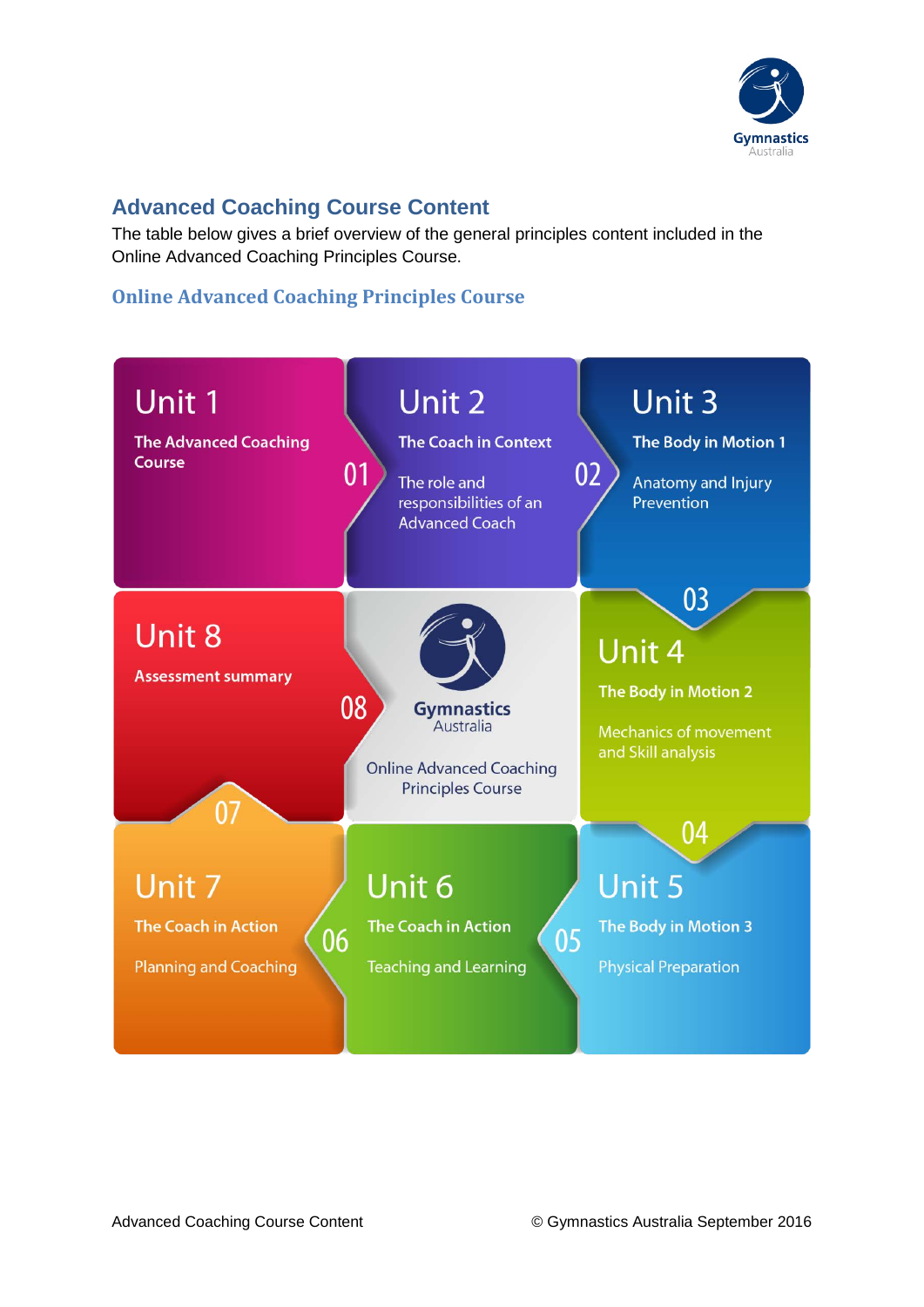

| <b>Topic title</b>                                                              | <b>Content</b>                                                                                                                                                                                                                                                                                                               |
|---------------------------------------------------------------------------------|------------------------------------------------------------------------------------------------------------------------------------------------------------------------------------------------------------------------------------------------------------------------------------------------------------------------------|
| The Advanced Coaching<br>Course                                                 | An overview of the course<br>$\bullet$<br>An overview of assessment<br>Coaching in the sports industry<br>$\bullet$<br>Artistry in gymnastics<br>$\bullet$                                                                                                                                                                   |
| The Coach in Context - the<br>role and responsibilities of<br>an Advanced Coach | The workplace and philosophy of coaching<br>$\bullet$<br>The Coach as a Program Manager<br>$\bullet$<br>The Coach as a Mentor<br>$\bullet$<br>Inclusive coaching<br>$\bullet$<br><b>Coaching Safely</b><br>$\bullet$<br>Spotting and the Advanced Coach<br>$\bullet$                                                         |
| The Body in Motion 1 -<br>Anatomy and Injury<br>Prevention                      | Basic anatomical terminology<br>$\bullet$<br>The skeletal system<br>$\bullet$<br>The muscular system<br>$\bullet$<br>Gymnastics Injury and prevention<br>$\bullet$                                                                                                                                                           |
| The Body in Motion $2 -$<br>Mechanics of movement<br>and skill analysis         | The mechanics of movement<br>$\bullet$<br>Prevailing Body actions in gymnastics<br>$\bullet$<br>Analysis movement - subjective and objective skill analysis<br>$\bullet$                                                                                                                                                     |
| The Body in Motion $3 -$<br><b>Physical Preparation</b>                         | Energy for performance<br>$\bullet$<br>Nutrition for performance<br>$\bullet$<br>Physical abilities<br>$\bullet$<br>Principles of training<br>$\bullet$<br>Training physical abilities<br>$\bullet$<br>Program design, implementation and review<br>$\bullet$                                                                |
| The Coach in Action -<br>Teaching and Learning                                  | Motor learning and skill acquisition<br>$\bullet$<br>Factors affecting learning<br>$\bullet$<br>Providing an environment that promotes skill learning and<br>$\bullet$<br>development<br>Coaching athletes as individuals<br>$\bullet$<br>Maximising the Gymnastics environment<br>$\bullet$<br>Self-reflection<br>$\bullet$ |
| The Coach in Action -<br><b>Planning and Coaching</b>                           | Integrated planning in gymnastics<br>$\bullet$<br>Planning structure - phases of season<br>$\bullet$<br>Annual training plan<br>$\bullet$<br>Season training planning<br>٠<br>Implementing your plan<br>$\bullet$<br>Monitoring, modifying and adjusting the season plan<br>$\bullet$<br>Review and evaluation               |